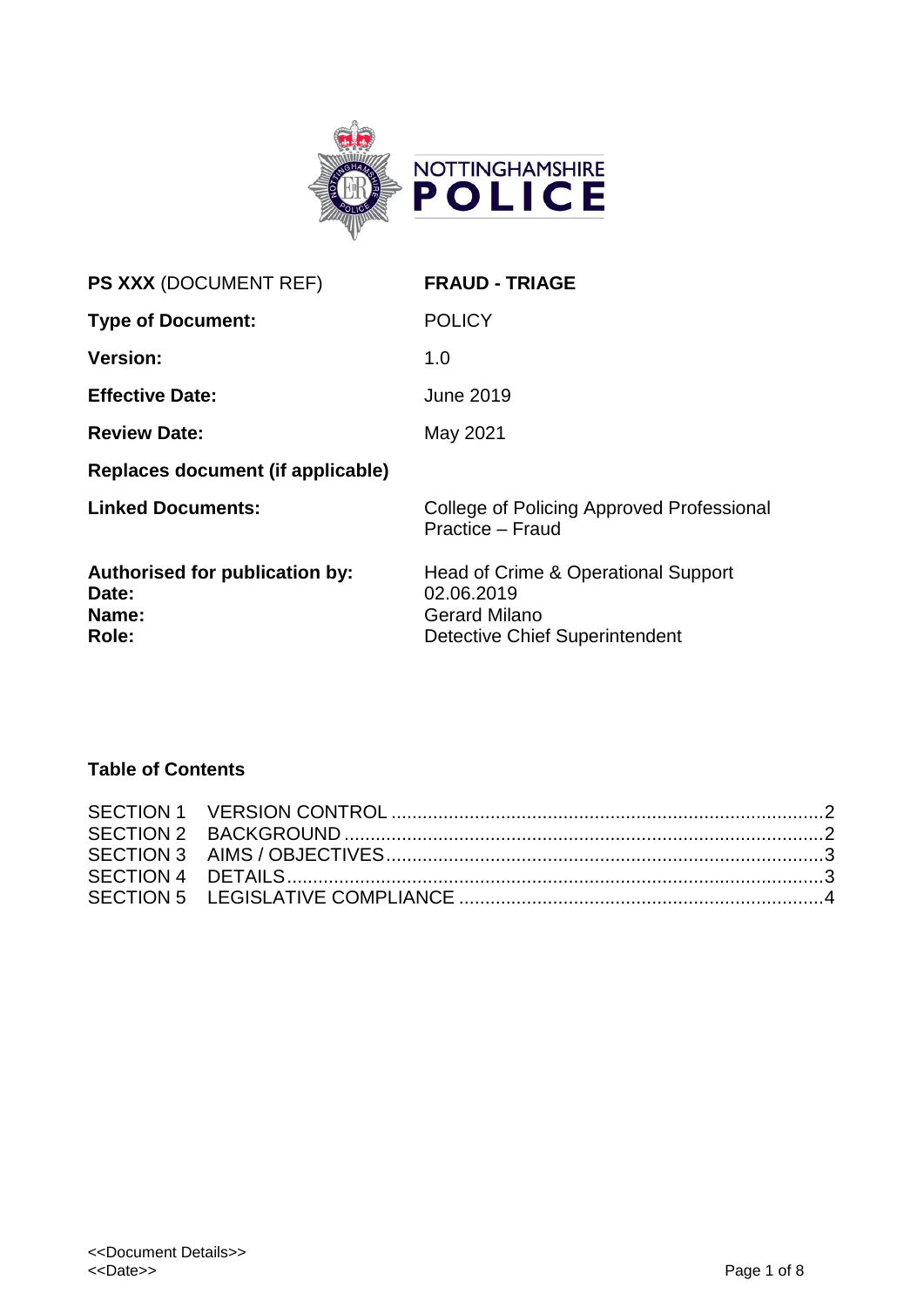## **SECTION 1 VERSION CONTROL**

| <b>Version No.</b> | <b>Date</b>     | <b>Post</b><br><b>Holder/Author</b>   | <b>Post</b> | <b>Reason for Issue</b>                   |
|--------------------|-----------------|---------------------------------------|-------------|-------------------------------------------|
| 1.0                | January<br>2019 | <b>Yvonne Dales</b><br>Detective Insp | SOC-Fraud   | First issue                               |
| 1.1                | June 2019       | <b>Yvonne Dales</b><br>Detective Insp | SOC-Fraud   | FEB update & SOC<br><b>SLT</b> amendments |

## <span id="page-1-0"></span>**SECTION 2 BACKGROUND**

Fraud is now the most commonly experienced crime in England and Wales with estimates of 3.6 million fraud incidents, an increase of 12.8% from the previous survey year.<sup>1</sup>

On average fraud affects one in every ten people and yet only around 10% of fraud is reported to the police service and Action Fraud.

All cases of fraud whether reported direct by the victim or referred by the police are now recorded centrally via Action Fraud and analysed by experts within the National Fraud Intelligence Bureau (NFIB) hosted by the City of London Police as the lead force. Following analysis, the NFIB provides the police and other law enforcement agencies with individual crime packages that identify viable opportunities for either investigation or disruption.

With the exception of crimes meeting the 'call for service' criteria (see below) police can advise the victim to report fraud to Action Fraud directly via the contact centre using the contact telephone number or on-line reporting tool. In general terms a 'call for service' is a report that requires a response from the police. In the case of fraud, the Home Office Counting Rules (HOCR) define the circumstances that should be treated as a call for service. These are:

- a) 'offenders are arrested by the police; or
- b) there is a call for service to the police and the offender is committing or has recently committed at the time of the call; or
- c) there is a local suspect.'<sup>2</sup>

The expectation is that all referrals from NFIB will be considered for investigation, however, as with 'calls for service' the decision on whether to investigate an allegation of fraud lies solely with the police.

This policy document sets out how Nottinghamshire Police will deal with the increasing threat from fraud. The intention is to provide an improved service to victims by dealing more effectively and efficiently with their reports.

<sup>1</sup> Office for National Statistics , Crime in England and Wales year ending December 2018'

<sup>2</sup> [Home Office Counting Rules for Recorded Crime: Fraud,](https://www.justiceinspectorates.gov.uk/hmicfrs/wp-content/uploads/fraud-time-to-choose-an-inspection-of-the-police-response-to-fraud.pdf) Home Office, 2018, page 3. A local suspect is where through viable investigative leads, police can or could locate a suspect with the details provided, or have sufficient details to apprehend the offender.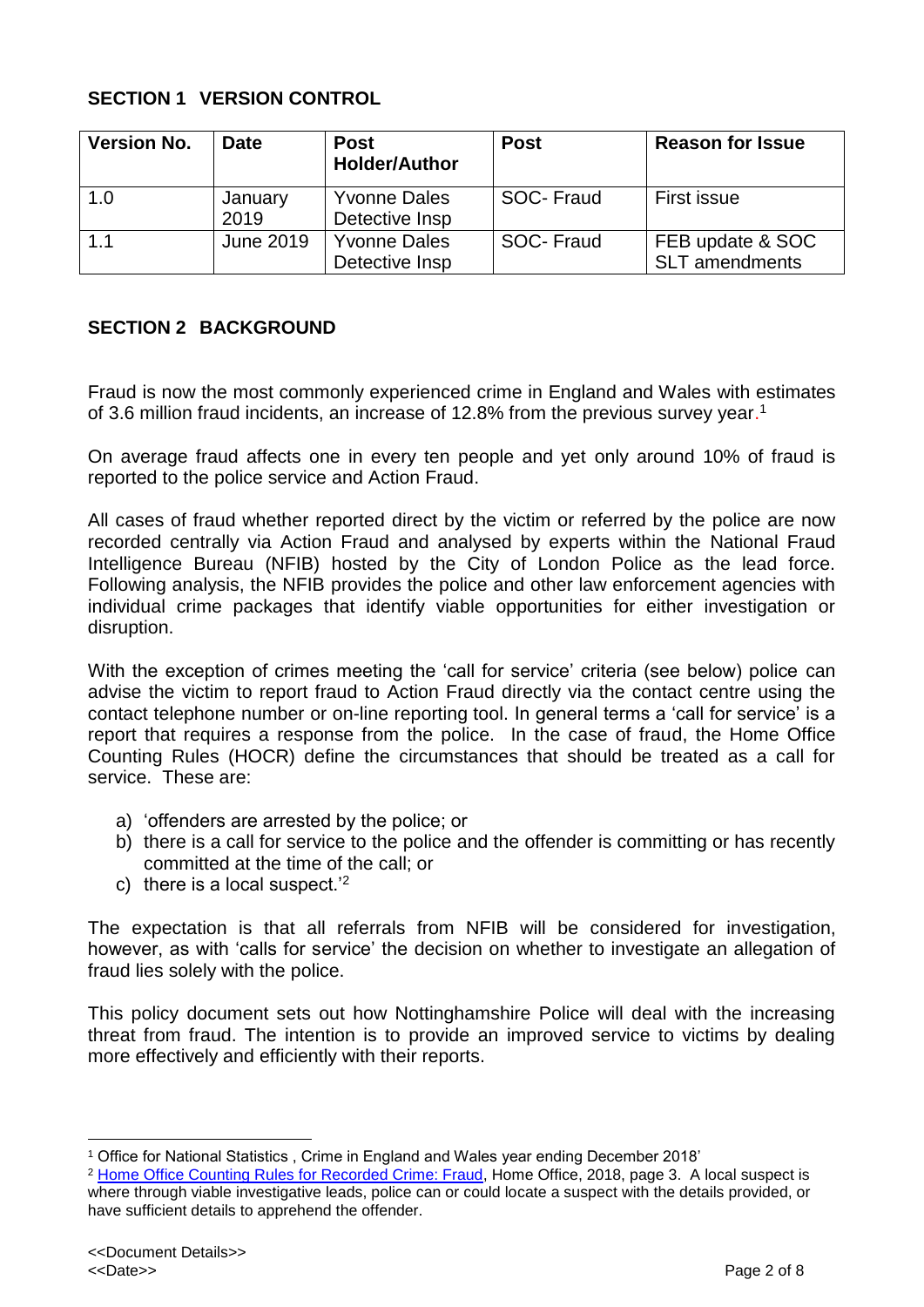# <span id="page-2-0"></span>**SECTION 3 AIMS / OBJECTIVES**

Nottinghamshire Police aim to assess all fraud offence reports within the force and take a common sense, and where appropriate an innovative and partner enabled approach to tackling this crime type that affects more communities than any other.

In making the decision whether or not to investigate an allegation of fraud, a number of factors will be considered, including the nature of the offence, resources available and the potential success of the investigation, the vulnerability of the victim and the impact of the crime. Such criteria is not exhaustive nor ranked in terms of priority.

Nottinghamshire Police will conduct an initial triage assessment to determine whether the allegation is proportionate to investigate. In making this decision the National Decision Model will be utilised each time an assessment is made.

By applying case acceptance criteria (**Appendix A**) Nottinghamshire Police will be able to provide a consistent framework for assessing all local (calls for service) and NFIB referrals through a desktop evaluation. This will ensure that Nottinghamshire Police Economic and Cyber Crime Unit (ECCU) resources target those cases that present the greatest threat, risk or harm to our communities and protect the most vulnerable.

In line with the *Investigating Fraud - [College of Policing Authorised Professional Practice](https://www.app.college.police.uk/app-content/investigations/investigating-fraud/) [\(APP\)](https://www.app.college.police.uk/app-content/investigations/investigating-fraud/)*, the desktop evaluation will utilise all the Fraud Investigation Model (FIM) opportunities to achieve a positive outcome and ensure transparent decision-making.

## <span id="page-2-1"></span>**SECTION 4 DETAILS**

#### **4.1 Definitions**

A cease and desist letter, also known as an infringement letter is a document sent to an individual or business formally requesting that they stop a specified action (cease) and refrain from repeating the action in the future (desist) under the threat of legal action should the recipient not comply. If the infringing party does not comply with a cease and desist letter, escalating action may be taken and any offender pursued through a criminal investigation.

#### **4.2 Screened out crime**

Where a decision is made, following assessment, not to continue investigating a report and a verifiable, identified offender is known Nottinghamshire Police will issue a cease and desist letter as a deterrent to further offending (**Appendix B**)

The exception to issuing a cease and desist letter is where another agency has accepted an investigation (see below).

The Cease and Desist letter is designed as a disruptive tool and consideration for its use should only be applied where other methods of obtaining a positive outcome for the victim have been unsuccessful. Examples, of where cease and desist may be appropriate are attached (**Appendix C**).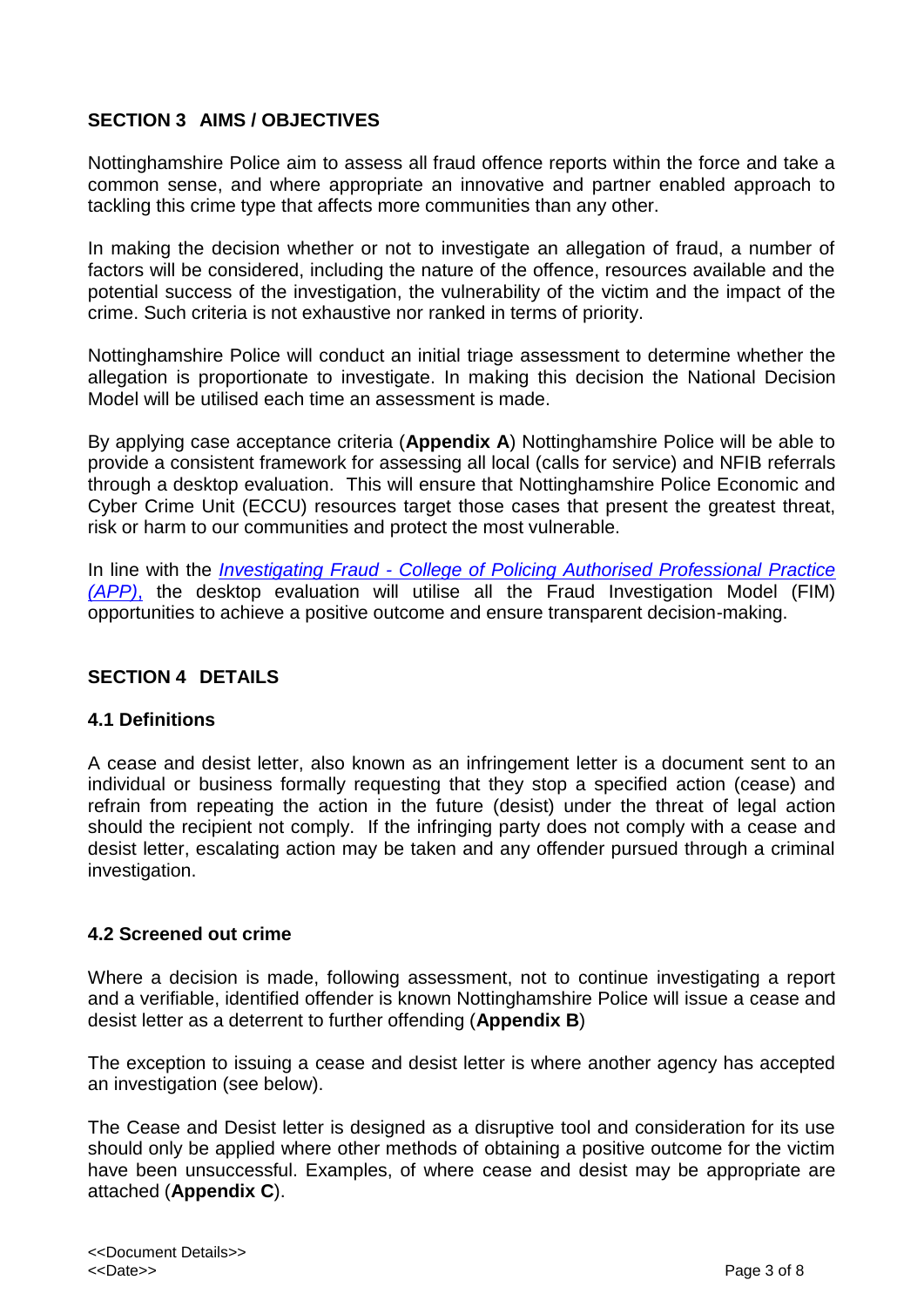## **4.2 Legislative basis**

It is accepted that there is no statutory or other legislative provision dealing specifically with the issue of Cease and Desist letters.

These notices are simply part of an administrative process that if issued properly can provide evidence to support the prosecution of other subsequent criminal offences and/or support civil proceedings.

#### **4.3 Alternative outcomes**

Where the outcome of the application of the acceptance criteria is that an investigation will not follow, a key principle will be to ensure that an alternative, effective and appropriate action is taken in accordance with the provisions of the FIM.

- Referral to partner agencies
- Disruption methods
- Signposting/advice in relation to civil procedures
- Submission of intelligence
- Safeguarding/support to victims
- Increasing public awareness
- Crime prevention advice

## <span id="page-3-0"></span>**SECTION 5 LEGISLATIVE COMPLIANCE**

This document has been drafted to comply with the general and specific duties in the Equality Act 2010; Data Protection Act 2019; Freedom of Information Act 2000; European Convention of Human Rights; Employment Act 2002; Employment Relations Act 1999, and other legislation relevant to policing.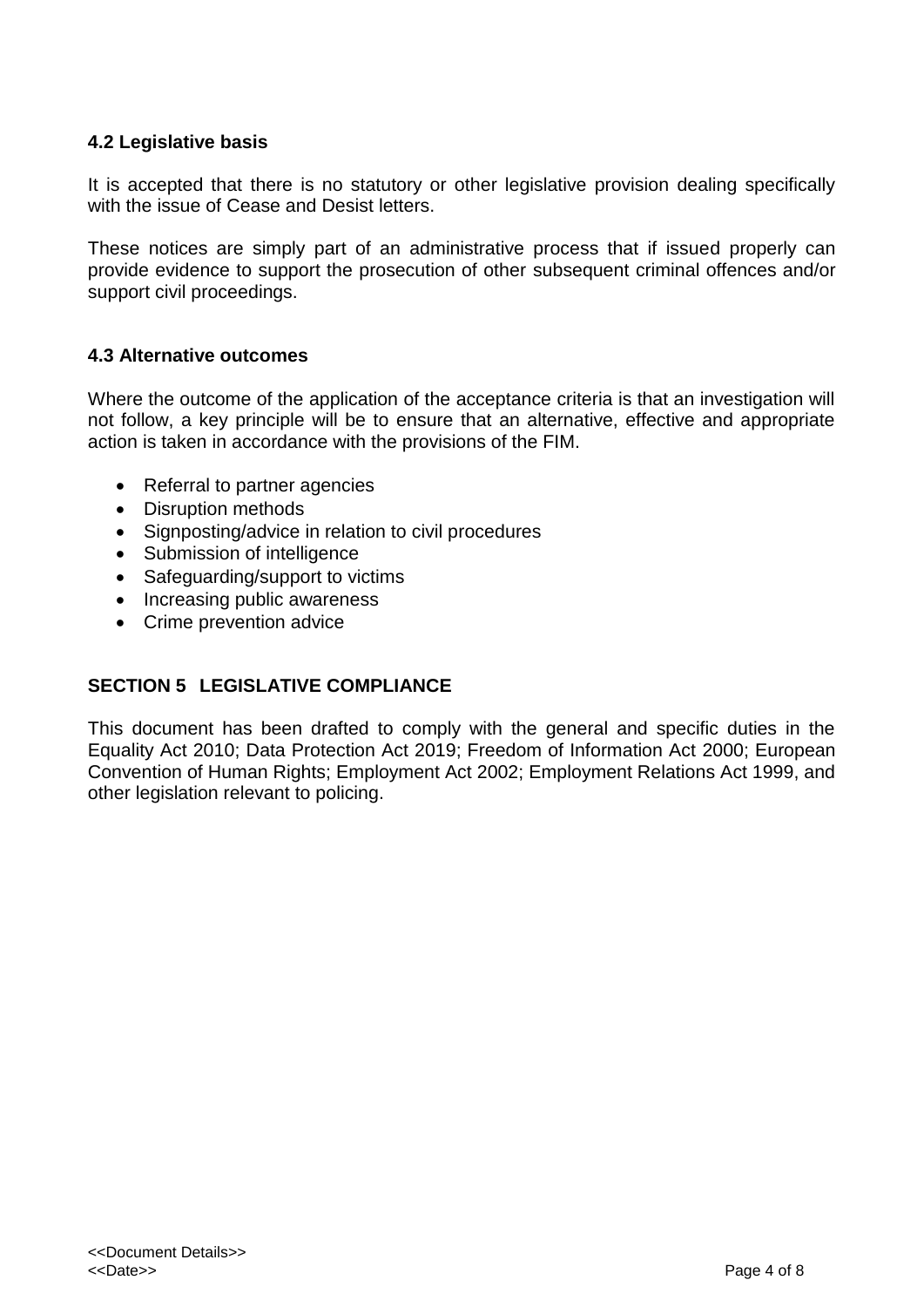# **Appendix A**

The below references the factors that should be taken into consideration when determining the investigative response by the force to a complaint of fraud; the criteria are not exhaustive and are not ranked in terms of priority:

#### **Higher priority cases**

- $\triangleright$  Frauds affecting particularly vulnerable victims
- $\triangleright$  Frauds having a significant impact on the victim(s)
- $\triangleright$  Frauds giving rise to significant public concern or where it would be in the public interest to pursue an investigation given all the circumstances
- $\triangleright$  Strong positive lines of enquiry are immediately apparent
- Frauds committed by, or knowingly facilitated by, professional enablers *(e.g. lawyers, accountants)* where regulatory sanctions are not appropriate in the circumstances.
- $\triangleright$  The offence is believed to be part of a linked series either in Nottinghamshire or the Region
- $\triangleright$  The offenders are part of an organised crime group and the activity reported would positively impact on the threat and harm inflicted by that group
- $\triangleright$  There are clear opportunities to identify and restrain assets from the criminals with the aim of pursuing confiscation or forfeiture proceedings.
- $\triangleright$  Frauds where there is more than a trivial loss to the victim

#### **Lower priority cases**

- $\triangleright$  The investigation would require a disproportionate level of resource to bring the case to a conclusion and would adversely impact on our ability to investigate other crime.
- $\triangleright$  Frauds where the eventual outcome, in terms of length of sentence and/or financial penalty, is not sufficient to justify the likely cost and effort of the investigation.
- $\triangleright$  The victim has pursued a civil recourse and has subsequently turned to police for a criminal investigation as a result of dissatisfaction with the civil remedy.
- $\triangleright$  Delays to the investigation, and subsequent outcome, will be caused by the location of key evidence elsewhere.
- $\triangleright$  Available resources will permit an immediate and expeditious investigation.
- $\triangleright$  Frauds where the victims conduct has contributed to the loss, in particular where the police or other professional bodies have given warnings to victims about risks that haven't been acted upon.
- $\triangleright$  Cases where the victims motive for making the complaint appears to be malicious, is primarily focused on recovering monies owed, or designed to distract attention from the complainants own involvement in the fraud
- $\triangleright$  Cases where victims are not prepared to co-operate fully with the investigation and prosecution.
- Frauds more suitable for investigation by another enforcement or regulatory agency.
- $\triangleright$  Investigation that have already been dismissed by other forces other than purely for geographical reasons
- $\triangleright$  Frauds that have already been investigated by the police or other enforcement agency, or that have been the subject of regulatory proceedings, unless significant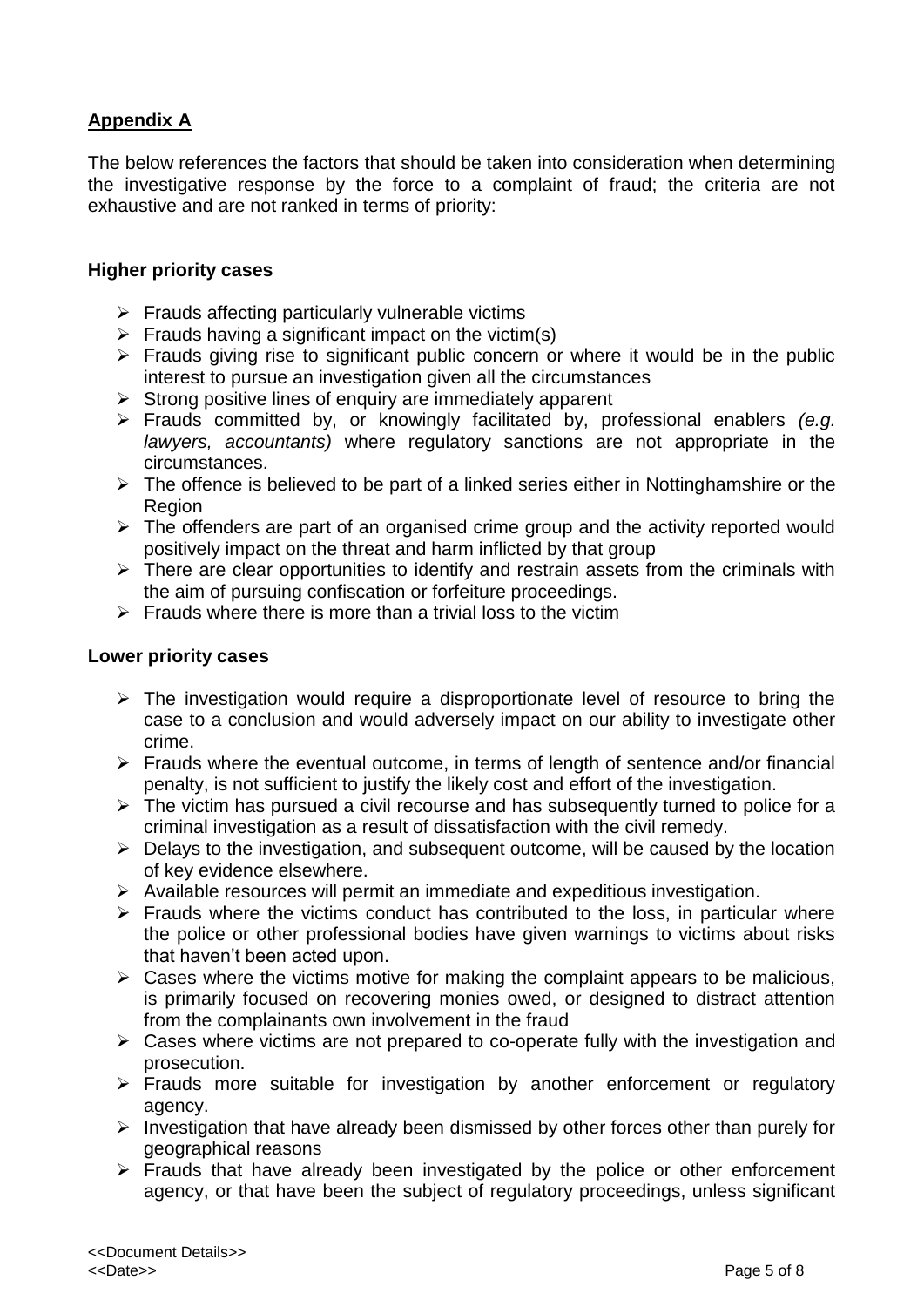new evidence has come to light or the previous investigation had a narrow remit that did not address the relevant issues.

- $\triangleright$  Cases where the existence of other proceedings might have a detrimental effect on a criminal investigation and subsequent prosecution.
- $\triangleright$  Frauds which took place a long time ago (probably more than two years), unless there are exceptional circumstances.
- $\triangleright$  Test

.

#### **Nothing in these guidelines should be taken as preventing Nottinghamshire Police from investigating any case that they consider it appropriate to investigate**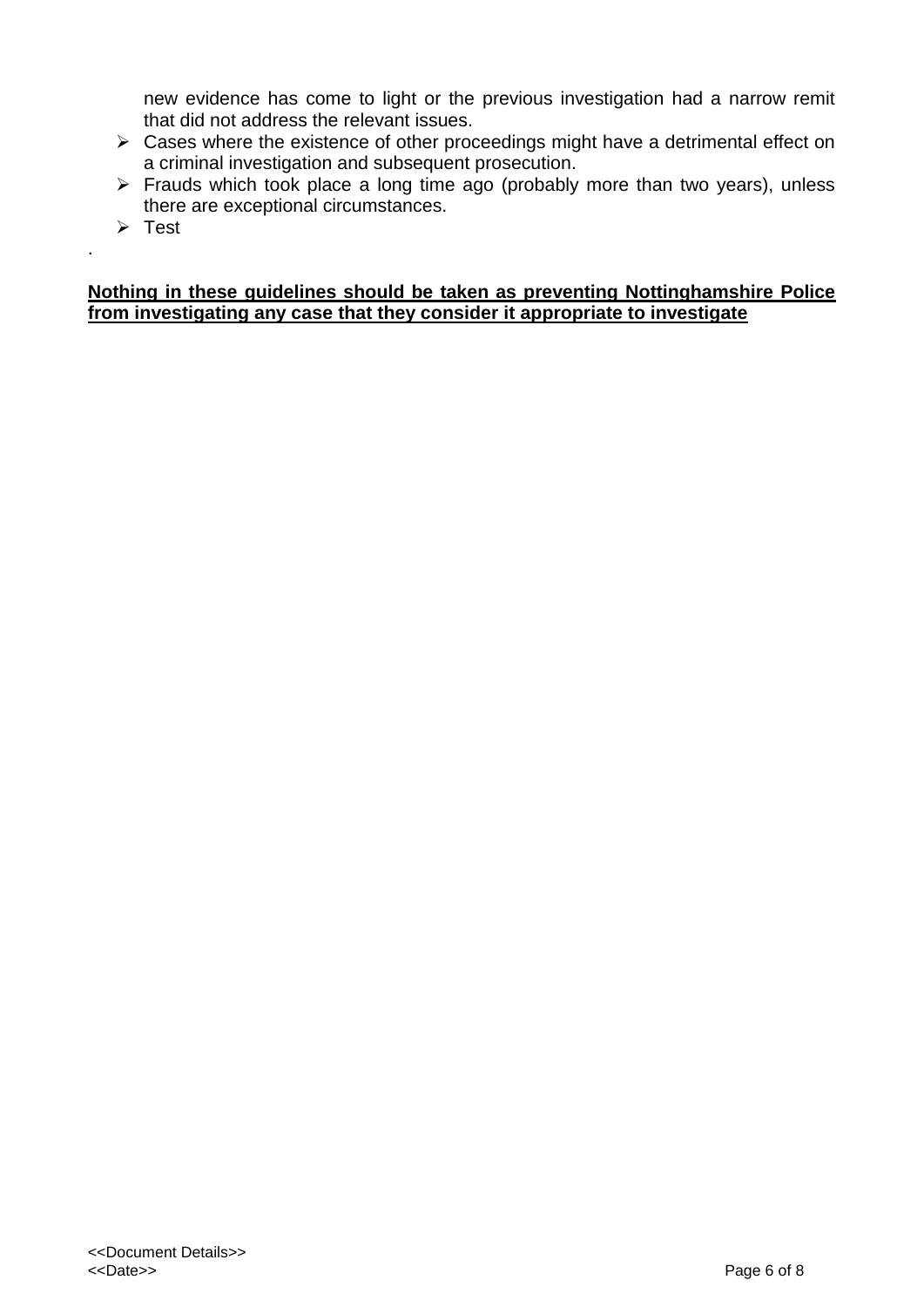## **Appendix B**

ECONOMIC AND CYBER CRIME UNIT RIVERSIDE POLICE STATION RENNIE HOGG ROAD NOTTINGHAM NG2 1RX Tel: 0115 9670999 ext. xx E-Mail: xx@nottinghamshire.pnn.police.uk Website: <www.nottinghamshire.police.uk>

Dear <suspect's name>

#### **RE: Crime Reference:**

It has come to the attention of Nottinghamshire Police that on <date> <amount> was transferred into your bank account <account details>. It is suspected that this transfer originated from a fraud. This means that the money received into your bank account may be 'criminal property' and as such you may be culpable of the criminal offence of money laundering under the Proceeds of Crime Act 2002.

Please be aware that committing offences under this legislation can also include circumstances of allowing someone else to use your bank account or opening up a bank account in your name for someone else to use.

The potential implications of you continuing to receive suspected 'criminal property' into your bank account/s are;

- arrest, prosecution and imprisonment for up to 14 years; and
- a permanent criminal record that could affect your education, career and entry into certain foreign countries; and
- any property or assets obtained with criminal property can be seized and confiscated

Nottinghamshire Police advises you to cease and desist immediately from any activities involving fraud and money laundering. If you fail to stop such action and you do not refrain from repeating the action, escalating action may be taken by Nottinghamshire Police and you may be pursued by way of criminal investigation.

This letter **does not** preclude you from prosecution in relation to any offence.

If you have a reasonable explanation relating to the receipt of the said funds set out at the start of this letter, quoting the above crime reference number, we would invite you to contact the Nottinghamshire Police Economic and Cyber Crime Unit (ECCU).

Please, be advised that if we receive further information of ongoing activity of a similar nature, it may result in a further police investigation.

Yours sincerely,

Nottinghamshire Police